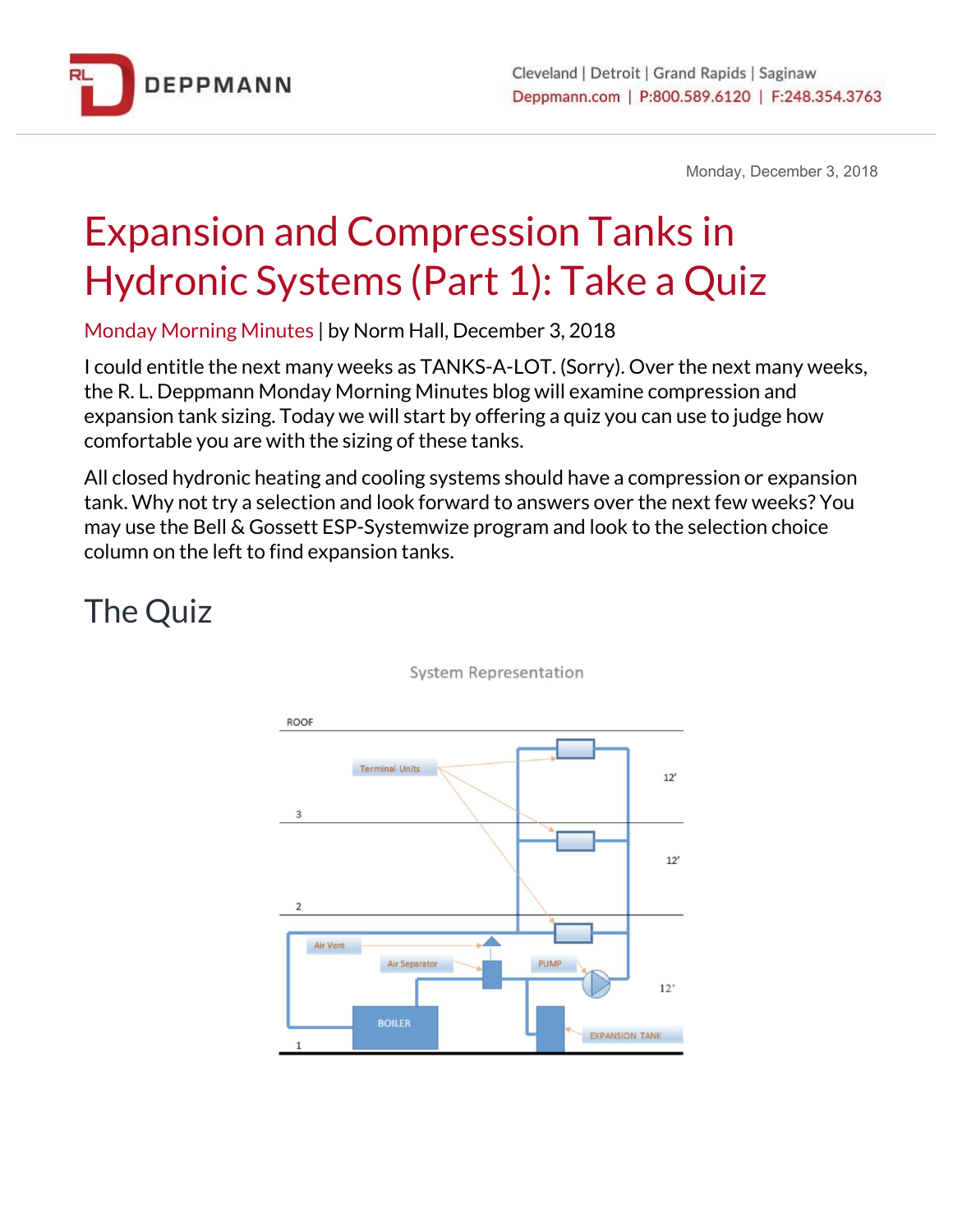## **Conditions for the Quiz**

Your firm is contracted to put a small addition on an existing hot water heating system. The owner wants the equipment in the mechanical room all replaced but has a concern about costs. The base bid will reuse the existing boilers and Alternate 1 will change the boilers to new condensing boilers. The system components are designed for 125 PSIG working pressure.

A heating system is on the first floor of a three-story building with the highest terminal unit located in the ceiling space third floor. Each floor is 12 feet high.

The first floor mechanical equipment room has two existing 2 million BTUH boilers with 30 PSIG pressure relief valves. Your design will have 40° delta T with 180° supply temperature.

You have determined the system with the addition will have 1,400 gallons of water total which includes your safety factor. The tank will be a full bladder Bell & Gossett style "B" tank mounted on the floor of the mechanical room.

The new pumps will have a capacity of 200 GPM at 85 feet of head. The system is variable speed. The shutoff head is 95 feet.

## Questions for the Quiz

Each question will be addressed in the following Monday Morning Minute series.

**Question 1:** What is the fill pressure at the tank in PSIG?(Part 2)

**Question 2:** For the base bid, what is the maximum design pressure at the tank?(Part 3)

**Question 3:** What is the fill temperature you will use?(Part 4)

**Question 4:** What is the maximum temperature you will use for the tank sizing?(Part 4)

**Question 5:** Size the tank. What Bell and Gossett model will you use?(Part 7)

**Question 6:** Under Alternate 1, we are going to replace the boiler with 2 AERCO condensing boilers. The boilers now have a 75# relief valve setting. What maximum